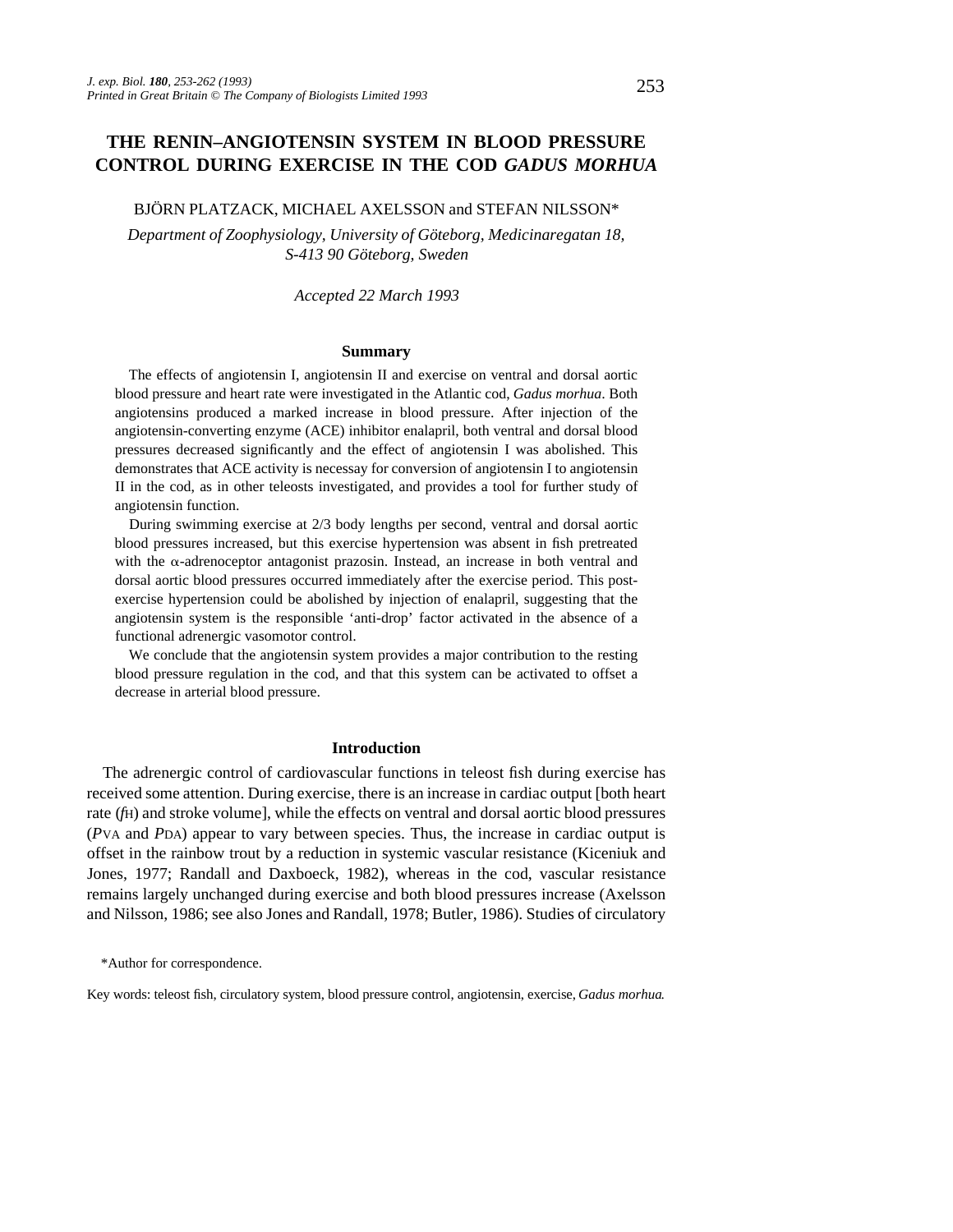events during exercise in the cod show that injections of the adrenergic neurone-blocking agent bretylium abolish the exercise-induced hypertension, and that the adrenergic innervation of the systemic vascular beds is of paramount importance in maintaining vascular resistance, and therefore blood pressure, during exercise (Axelsson and Nilsson, 1986).

In fish in which the adrenergic vasoconstrictor control by both nerves and a possible contribution by circulating catecholamines had been blocked by combined treatment with bretylium and the  $\alpha$ -adrenoceptor antagonist phentolamine, there was a marked increase in blood pressure starting at the end of the exercise period (Axelsson and Nilsson, 1986). Similar observations were made in toads (*Bufo marinus*) subjected to a similar adrenergic blockade (Wahlqvist and Campbell, 1988), but no final explanation for the phenomenon has been offered.

Of the possible non-adrenergic, non-cholinergic control mechanisms that could be implicated in the observed post-exercise hypertension, the renin–angiotensin system is one of the best known. Several functions of this system have been demonstrated in teleost fish, and components of the system include the angiotensin-converting enzyme responsible for hydrolysis of angiotensin I (Ang I) to the vasoactive angiotensin II (Ang II) (Olson *et al.* 1986, 1987, 1989; Olson, 1992). In fish, a role of the renin–angiotensin system in blood pressure regulation has been postulated (Taylor, 1977; Bailey and Randall, 1980; Nishimura and Bailey, 1982; Gray and Brown, 1985; Olson, 1992).

The purpose of this work was to examine the hypothesis that the renin–angiotensin system is responsible for the post-exercise hypertension observed after blockade of the adrenergic vasomotor system in the cod.

## **Materials and methods**

Atlantic cod, *Gadus morhua* L., of either sex, with a body mass of 500–800g and length of 37–42cm were used. The fish were captured off the west coast of Sweden and kept in well-aerated, recirculating seawater at  $10-12^{\circ}$ C for 2–10days before surgery. The animals were not fed while in captivity. The study was performed from March to May.

#### *Surgical procedures*

Fish were anaesthetized using MS-222 (3-aminobenzoic ethylester methanesulphonate; SIGMA) in seawater  $(100mg 1^{-1})$  until breathing movement ceased. They were then transferred to an operating table where seawater containing  $50mg1^{-1}$ MS-222 was continuously passed over the gills during surgery.

In two groups of eight fish, a polyethylene cannula (PE 50) filled with heparinized  $(50-100$  i.u.ml<sup>-1</sup>) 0.9% NaCl was occlusively inserted into the afferent branchial artery in the third gill arch for measurement of ventral aortic blood pressure (*P*VA) and heart rate (*f*H). These groups were used for experiments to establish the selectivity of the antagonists/inhibitors used (see later).

In a third group of eight fish, a cannula was occlusively inserted into the afferent branchial artery in the third gill arch for measurement of *P*VA and *f*H, and for injections of drugs. A similar cannula was inserted into the efferent branchial artery in the same gill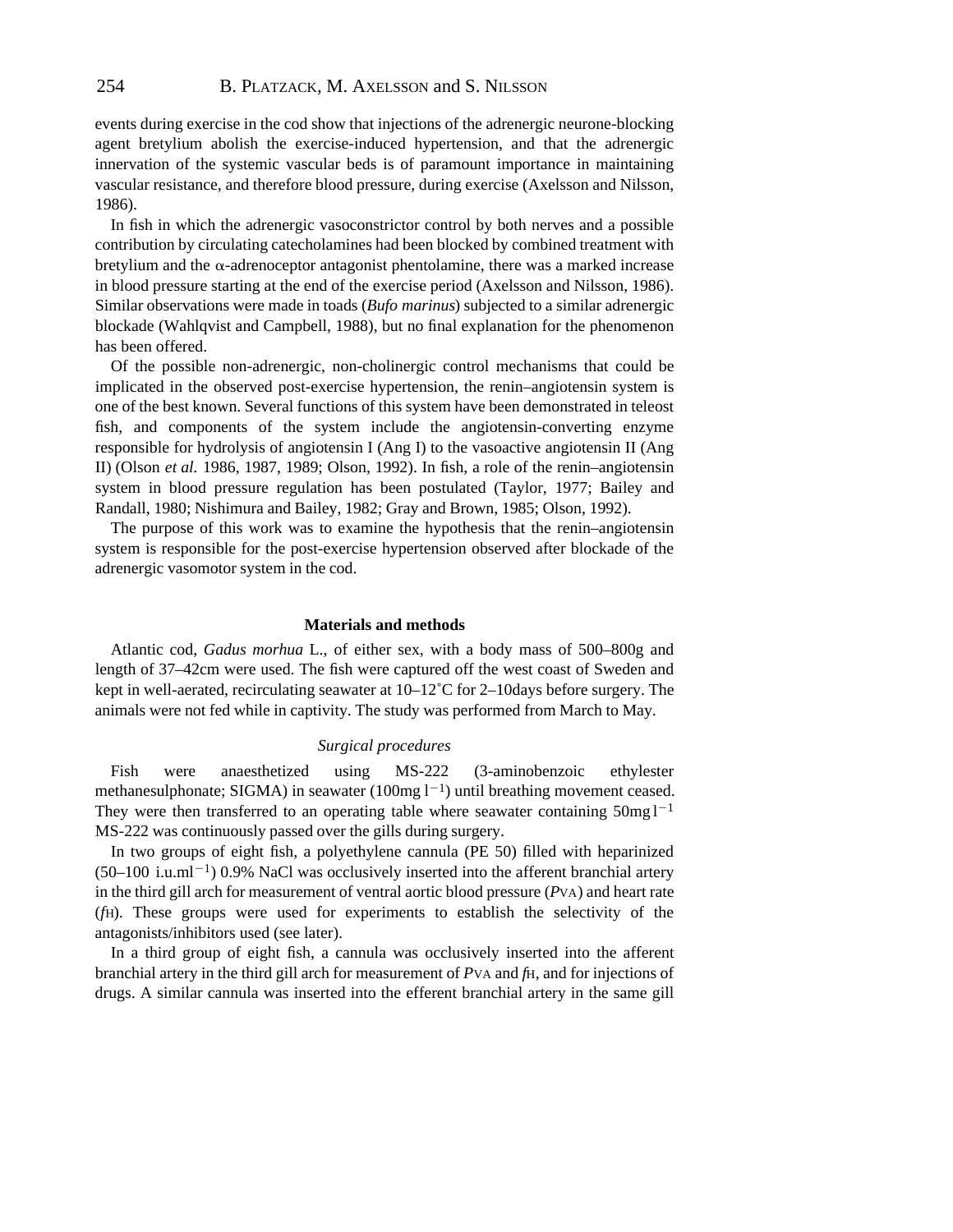arch for measurement of dorsal aortic blood pressure (*P*DA). Both cannulae were secured with skin sutures.

During the experiments, the cannulae were attached to Statham P23 pressure transducers connected to a Grass polygraph recorder system, model 79C. Calibration of blood pressure was made against a static water column. The heart rate was derived from the pulsative *P*VA signal using a Grass 7P44 tachograph unit.

### *Experimental protocol*

After surgery, the fish were transferred to a water channel similar to the one described by Axelsson and Nilsson (1986) and allowed to recover for 24h before any experiments were conducted. Water velocity in the channel was monitored using an impeller situated in the centre of the water flow. The water in the channel was kept at  $10-12^{\circ}$ C and was continuously replaced (at about  $41 \text{min}^{-1}$ ) from the departmental seawater system.

## *Control experiments*

To assess the selectivity of the angiotensin-converting enzyme (ACE) inhibitor enalapril and the  $\alpha$ -adrenoceptor antagonist prazosin, experiments were conducted in which the 'wrong' antagonists were used. Thus, both angiotensins (Ang I and II) were tested in fish treated with prazosin, and the effects of adrenaline and Ang II injections were evaluated before and after enalapril. Prazosin was chosen, instead of the muchutilized  $\alpha$ -adrenoceptor antagonist phentolamine, in an attempt to prolong the time of sufficient adrenoceptor blockade while avoiding the direct side effects of phentolamine (see Smith *et al.* 1985).

Eight fish from the first group were used for the prazosin control experiments. The fish were injected with Ang I (0.1nmolkg<sup>-1</sup>) and the effects recorded. Prazosin (1mgkg<sup>-1</sup>) was then injected and, after the cardiovascular parameters had stabilized (45–90min), Ang I was again injected  $(0.1$ nmolkg<sup>-1</sup>) and recordings of the effects made.

Similarly, eight fish were used for control of enalapril selectivity. Adrenaline  $(5nmolkg<sup>-1</sup>)$  was injected and changes in blood pressure and heart rate were recorded. After the cardiovascular parameters had reached stable levels, a dose of Ang II  $(0.1$ nmolkg<sup>-1</sup>) was injected and the effects again recorded. Enalapril  $(1$ mgkg<sup>-1</sup>) was injected and, after a recovery period of 30–60min, during which the blood pressure and heart rate stabilized, the adrenaline and Ang II injections were repeated and the cardiovascular parameters were recorded.

### *Effects of exercise and angiotensin I*

Exercise experiments were performed on fish with both ventral (*N*=8) and dorsal (*N*=7) blood pressure cannulae. Before the start of exercise, injections of angiotensin I (Ang I,  $0.1$ nmol $\text{kg}^{-1}$ ) were made into resting fish and the cardiovascular parameters recorded.

The exercise protocol used was similar to that described by Axelsson and Nilsson (1986), and each experimental run was started with a control recording of the resting values of *P*DA, *P*VA and *f*H. The water flow was started and adjusted to a velocity corresponding to 2/3 body lengths per second. Water flow was stopped after 8min and recordings of *P*DA, *P*VA and *f*H were made for a post-exercise period of 8min.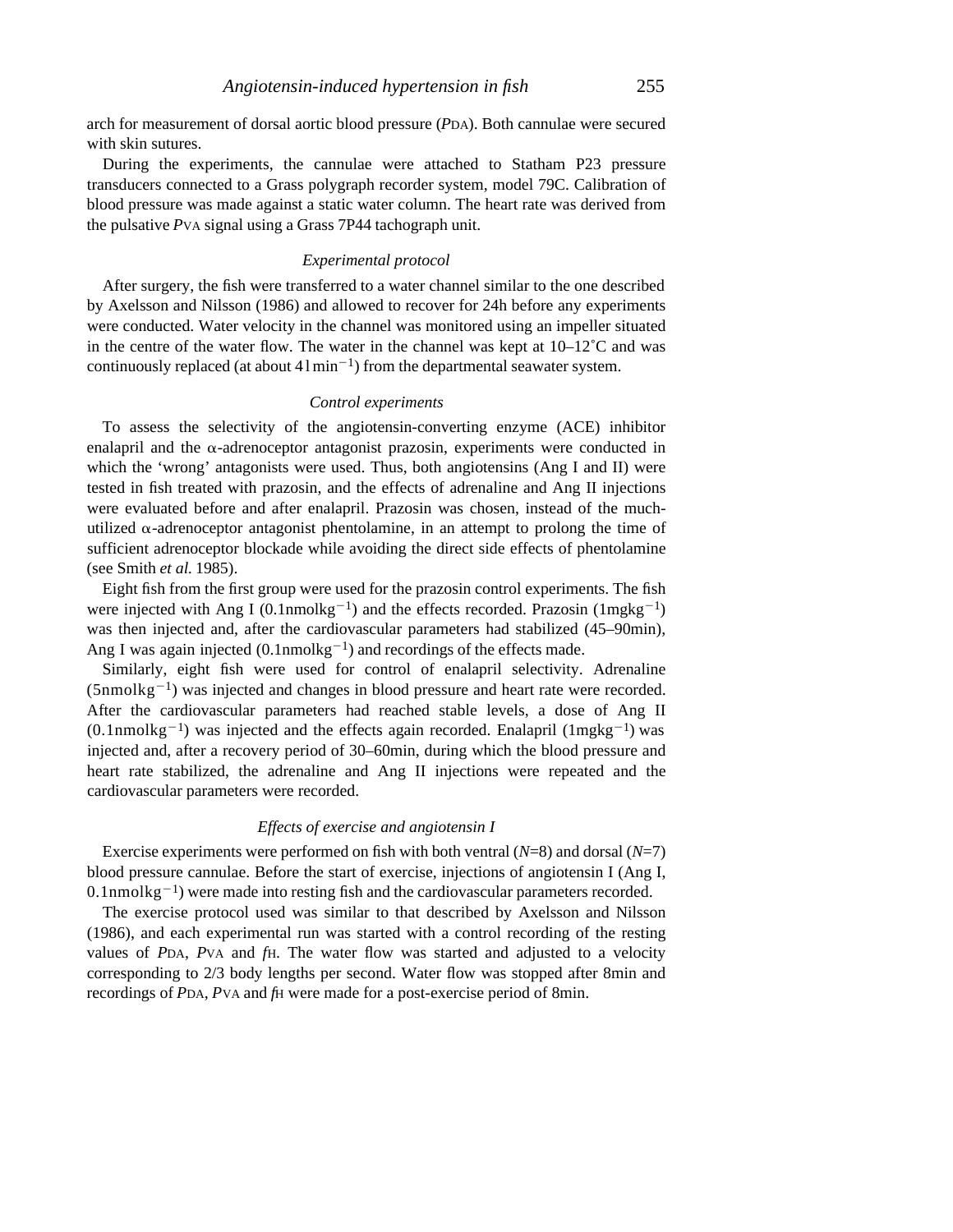The fish were then injected with the  $\alpha$ -adrenoreceptor blocking agent prazosin  $(1 \text{mgkg}^{-1})$  and allowed to recover until cardiovascular parameters stabilized (45–90min). A second exercise run was then performed, as described earlier.

The fish were finally treated with enalapril,  $1$ mgkg<sup>-1</sup>, and allowed to recover until the cardiovascular parameters reached steady levels (30–60min). Ang I was injected to confirm the effectiveness of the enalapril treatment and, after the cardiovascular parameters had recovered, a final exercise period was performed. Similarly, adrenaline (5nmolkg<sup>-1</sup>) was injected at the end of the third exercise run to confirm the  $\alpha$ -receptor blockade.

#### *Drugs*

The following drugs were used in the experiments: adrenaline (Sigma);  $[Asn<sup>1</sup>, Va<sup>15</sup>]$ , Asn<sup>9</sup> ]-angiotensin I, salmon, (Peninsula Laboratories Inc.); angiotensin II, human (Sigma); enalapril (Renitec, MSD) and prazosin (Sigma).

### *Data acquisition and statistics*

Cardiovascular parameters were continuously recorded using the Grass polygraph, as described above. In addition, data were fed into a PC computer running AD/DATA (P. Thorén, Department of Physiology, University of Göteborg) for later retrieval and calculations. Mean values were created at 0.5–1min intervals from continuous sampling at 6samplesmin<sup>-1</sup>, and data presented in the graphs show mean values  $\pm$  s.e.m. for *N* animals.

Evaluation of statistically significant differences ( $P \le 0.05$ ) in the observations was made using the Wilcoxon signed-ranks test. A sequentially rejective Bonferroni test (Holm, 1979) was used to eliminate, as far as possible, the possibility of discarding any true null hypothesis.

#### **Results**

#### *Drug experiments*

Several experiments were performed to establish the degree of selectivity of the ACEblocking capacity of enalapril and the  $\alpha$ -adrenoceptor blockade caused by prazosin. Comparison of the effects of Ang I and Ang II on *P*VA before and after prazosin showed a reduction in the blood pressure response in prazosin-treated fish of about 50% for Ang I and 30% for Ang II (Fig. 1A,B).

Enalapril caused a decrease in pre-injection values of both *P*VA and *P*DA (Fig. 2B,C). In addition, enalapril injection produced a decrease in mean ventral aortic blood pressure in one of the two sets of experiments (Fig. 1C). There were no major differences in the blood pressure increase produced by Ang II or by adrenaline after enalapril treatment (Fig. 1C,D), although the pre-injection pressures were generally lower in the enalapriltreated groups.

Neither Ang I nor enalapril showed any effects on *f*H (Fig. 2A). Injection of Ang I  $(0.1$ nmolkg<sup>-1</sup>) produced a marked increase in both *P*VA and *PDA*, and this effect was completely abolished by pre-injection of enalapril (1mgkg−<sup>1</sup> ) (Fig. 2B,C).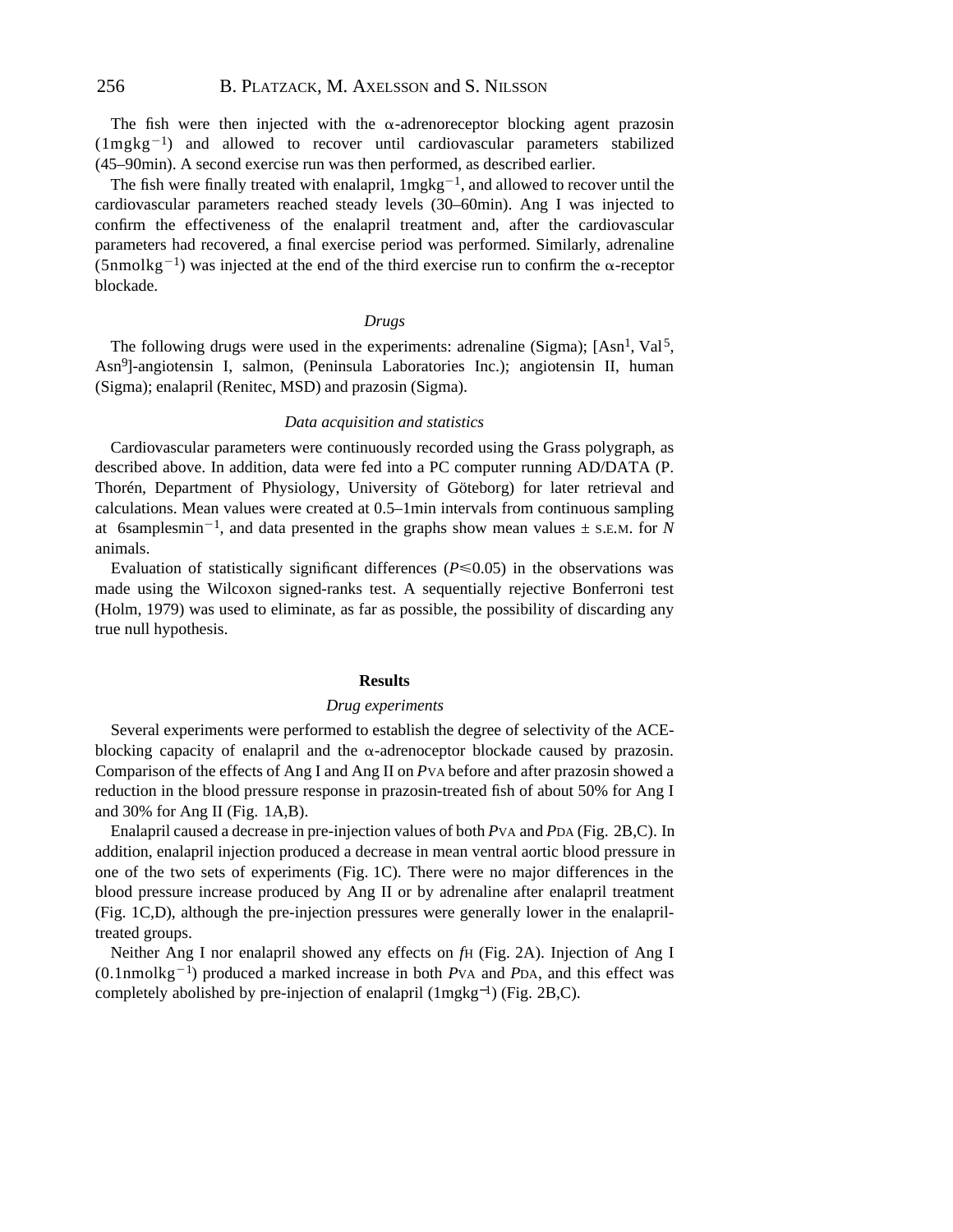

Fig. 1. Effects on ventral aortic blood pressure (*P*VA; *N*=8) of Ang I (A) and Ang II (B) injection (arrows), before (open circles) and after (open triangles) prazosin blockade, and Ang II (C) and adrenaline (Adr) (D) injection (arrows), before (open circles) and after (open triangles) enalapril blockade. Asterisks indicate significant differences compared with control values (*P*<0.05), the filled triangle indicates a significant difference in control values between different antagonist treatments (*P*<0.05). Vertical bars show S.E.M.

#### *Exercise experiments*

Heart rate (*f*H) in the untreated animals increased rapidly at the start of the exercise period and fell quickly at the end of the exercise (Figs 3A and 4A). In animals treated with prazosin or prazosin and enalapril, *fH* increased during exercise as in control fish, but return to the pre-exercise level was significantly slower than in the control fish (*P*<0.05). There were no significant differences in pre-exercise *fH* between treatments (Fig. 4A).

The patterns of the blood pressure recordings in both *P*DA and *P*VA were similar. In the control group, exercise caused increased blood pressure, which returned towards preexercise values during the post-exercise period (Figs 3A and 4B,C).

In the prazosin-treated fish, both blood pressures decreased at the beginning of the exercise and remained below the pre-exercise value throughout the exercise period. At the end of the exercise, both pressures increased to values that were significantly (*P*<0.05) higher than the corresponding pre-exercise value (Figs 3B and 4B,C).

After the combined prazosin and enalapril treatment, pre-exercise mean blood pressures were significantly lower than in the control fish (*P*<0.05), and *P*DA and *P*VA decreased during exercise and did not recover during the post-exercise period (Figs 3C and 4B,C).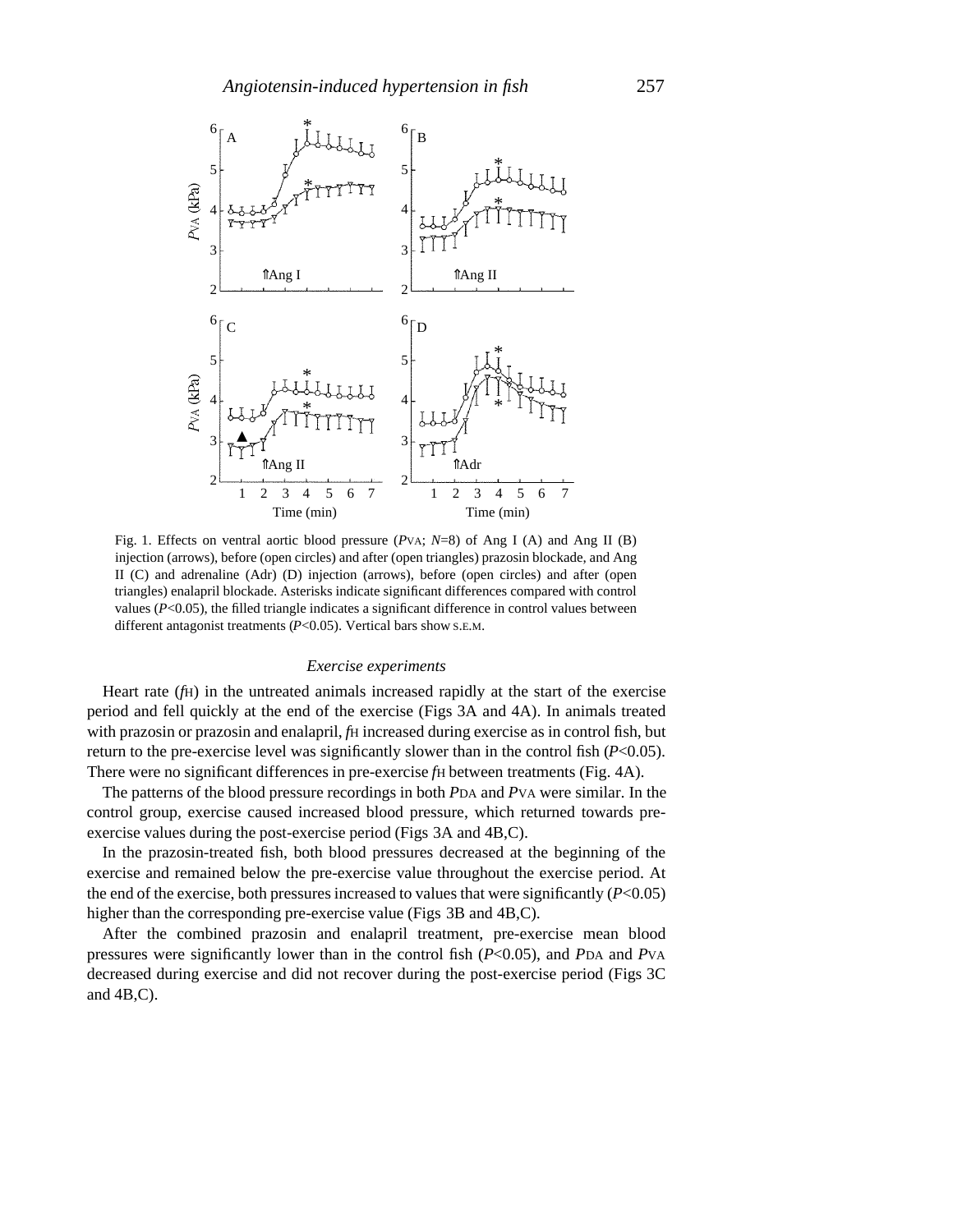

Fig. 2. Effects of Ang I on (A) heart rate (*f*H; *N*=8), (B) dorsal aortic blood pressure (*P*DA; *N*=7) and (C) ventral aortic blood pressure (*P*VA; *N*=8), in control fish (open circles) and after enalapril blockade (open triangles). Asterisks indicate significant differences compared to control (pre-injection) values (*P*<0.05), and filled triangles indicate significant differences between control values for untreated and enalapril-treated animals (*P*<0.05). Vertical bars show S.E.M.

#### **Discussion**

The cardiovascular parameters during both rest and exercise are comparable to those recorded in previous studies on *Gadus morhua* (for example, see Smith *et al.* 1985; Axelsson and Nilsson, 1986; Fritsche and Nilsson, 1990). The small reduction of *P*DA seen after a-adrenoceptor blockade in other studies (for example, see Smith *et al.* 1985; Axelsson and Nilsson, 1986) was not evident in the present experiments, and the most striking effect on blood pressure was caused by enalapril inhibition of the angiotensinconverting enzyme. Post-exercise *f*H remained high longer after treatment with prazosin than in control animals. This may reflect the lack of a major vagal drive to the heart in the absence of baroreceptor stimulation when the *P*DA remained low during exercise.

Control experiments were performed to examine the selectivity of prazosin and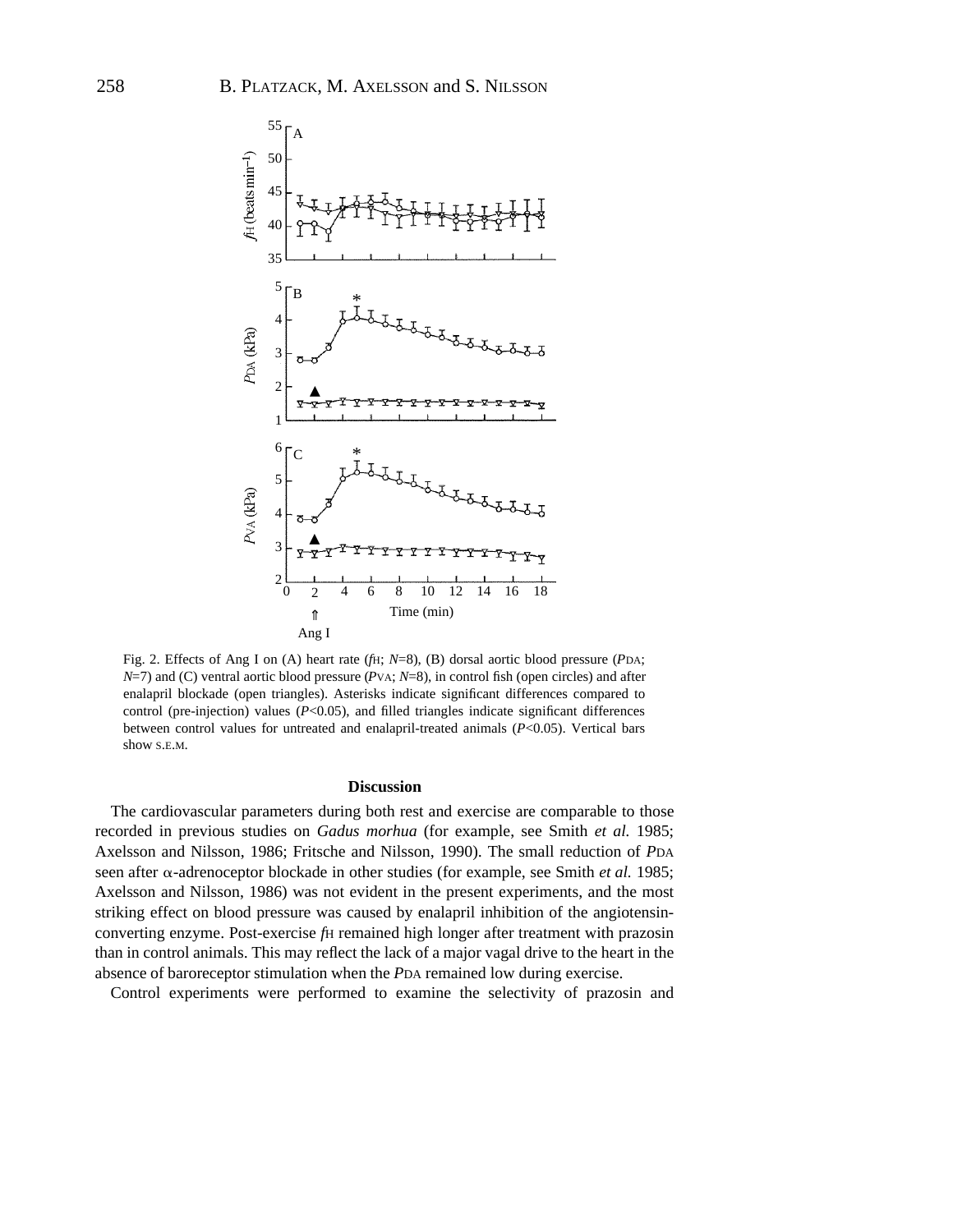

Fig. 3. Original tracings of dorsal aortic blood pressure (*P*DA), ventral aortic blood pressure (*P*VA) and heart rate (*f*H) in cod during exercise (horizontal bar). (A) Control exercise period. (B) Fish treated with prazosin  $(1mgkg^{-1}bodymass)$ . (C) Fish additionally treated with enalapril ( $1$ mgkg<sup>-1</sup> bodymass). Note the hypertension, particularly the rise in *P*VA, that starts at the end of the exercise period in B.

enalapril. From the experiments with the 'wrong' antagonists it is apparent that prazosin does, to a certain degree, impair the effect of the angiotensins. A reduction of the vasomotor effect of angiotensin after  $\alpha$ -adrenoceptor blockade or reserpine treatment has also been observed in other teleosts, and probably reflects an ability of angiotensin to exert part of its vasomotor effect indirectly, by releasing catecholamines from adrenergic nerves (Nishimura *et al.* 1978; Carroll, 1981; Carroll and Opdyke, 1982; Olson, 1992).

The angiotensin-converting enzyme inhibitor enalapril had little or no effect on the responses to either Ang II or adrenaline. This means that the complete abolition of the effect of Ang I may be ascribed to a specific effect of enalapril on the conversion of Ang I to Ang II, in agreement with previous findings in fish (Nishimura *et al.* 1978; Nishimura and Bailey, 1982; Lipke and Olson, 1988; Olson *et al.* 1989; Olson, 1992). The marked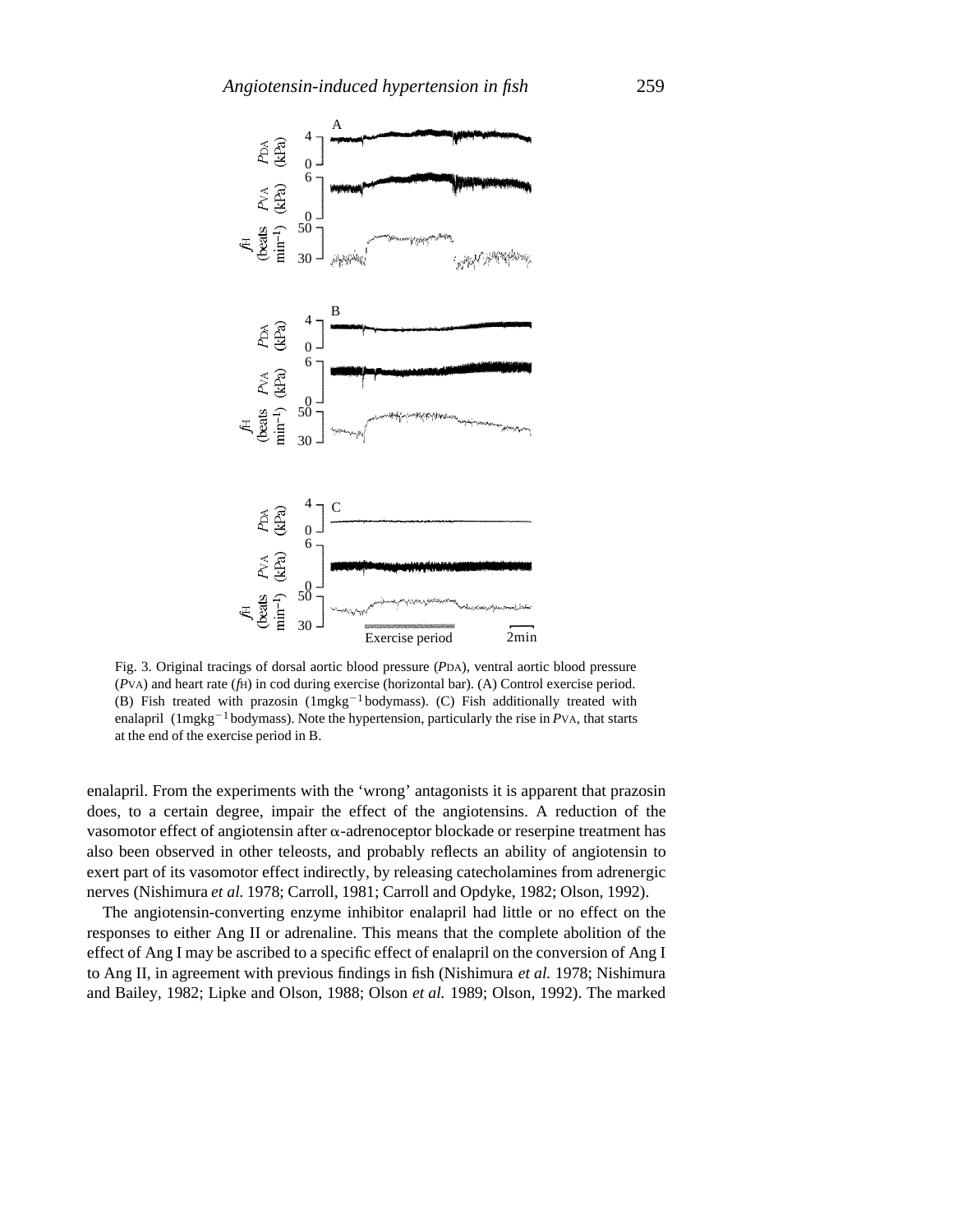

Fig. 4. Effects of exercise on (A) heart rate (*f*H; *N*=8), (B) dorsal aortic blood pressure (*P*DA; *N*=7) and (C) ventral aortic blood pressure (*P*VA; *N*=8) in control fish (open circles), after prazosin blockade (open triangles) and after combined prazosin and enalapril blockade (open squares). Asterisks indicate significant differences compared with control (pre-exercise) values (*P*<0.05), filled triangles indicate significant differences between control values for untreated and combined prazosin+enalapril-treated animals (*P*<0.05). Vertical bars show S.E.M.

blood pressure drop caused by enalapril alone suggests the existence of an angiotensintonus affecting arterial blood pressure, similar to the situation in rainbow trout (see, for example, Galardy *et al.* 1984; Lipke and Olson, 1990).

After prazosin treatment, both *P*VA and *P*DA decreased during exercise, similar to earlier observations using phentolamine as the  $\alpha$ -adrenoceptor antagonist (Axelsson and Nilsson, 1986). This effect is probably due to the unmasking of an 'active hyperaemia' (Randall and Daxboeck, 1982), causing dilatation of the vasculature. The rise in blood pressure in prazosin-treated fish after the end of the exercise was recorded, but not commented upon, by Randall and Stevens (1967) using phenoxybenzamine as an  $\alpha$ adrenoceptor antagonist. The rise in blood pressure is also present in an amphibian, *Bufo marinus* (Wahlqvist and Campbell, 1988).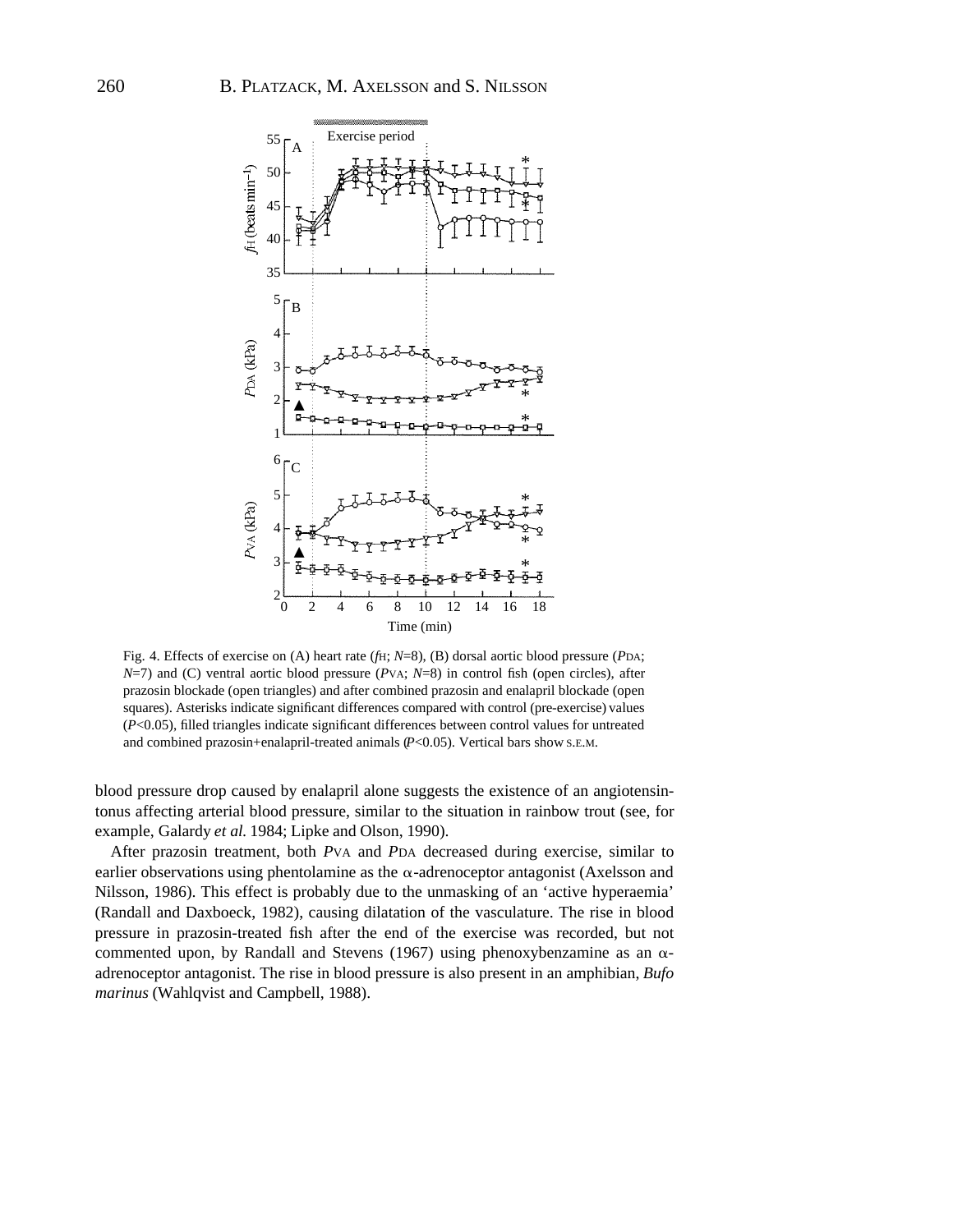The present experiments, where the post-exercise hypertension is abolished by enalapril, are compatible with the view that the renin–angiotensin system is triggered by the exercise-induced fall in blood pressure and acts as 'an anti-drop effector of blood pressure' in fish (Olson, 1992).

It can thus be concluded that a renin–angiotensin system in cod works as a bloodpressure-regulating system during exercise. In the absence of an adrenergic vasomotor control, the cardiovasculator control by angiotensins becomes clearly visible and produces the observed post-exercise hypertension.

We are greatly indepted to Dr Ken R. Olson for constructive criticism of the manuscript. The work was supported by grants from the Swedish Natural Science Research Council and the Forestry and Agriculture Research Council.

#### **References**

- AXELSSON, M. AND NILSSON, S. (1986). Blood pressure control during exercise in the atlantic cod, *Gadus morhua. J. exp. Biol.***126**, 225–236.
- BAILEY, J. R. AND RANDALL, D. J. (1980). Renal perfusion pressure and renin secretion in the rainbow trout, *Salmo gairdneri. Can. J. Zool.***59**, 1220–1226.
- BUTLER, P. J. (1986). Exercise. In *Fish Physiology: Recent Advances* (ed. S. Nilsson and S. Holmgren), pp. 102–118. London, Canberra: Croom-Helm.
- CARROLL, R. G. (1981). Vascular response of the dogfish and sculpin to angiotensin II. *Am. J. Physiol.* **240**, R139–R143.
- CARROLL, R. G. AND OPDYKE, D. F. (1982). Evolution of angiotensin II-induced catecholamine release. *Am. J. Physiol.* **243**, R65–R69.
- FRITSCHE, R. AND NILSSON, S. (1989). Cardiovascular responses to hypoxia in the Atlantic cod, *Gadus morhua. Exp. Biol*. **48**, 153-160.
- FRITSCHE, R. AND NILSSON, S.(1990). Autonomic nervous control of blood pressure and heart rate during hypoxia in the cod, *Gadus morhua. J. comp. Physiol*. **160**B, 287–292.
- GALARDY, R., PODHASKY, P. AND OLSON, K. R. (1984). Angiotensin-converting enzyme activity in tissues of the rainbow trout. *J. exp. Zool.* **230**, 155–158.
- GRAY, C. J. AND BROWN, J. A.(1985). Renal and cardiovascular effects of angiotensin II in the rainbow trout, *Salmo gairdneri*. *Gen. comp. Endocrinol.* **59**, 375–381.
- HOLM, S.(1979). A simple sequentially rejective multiple test procedure. *Scand. J. Statist.* **6**, 65–70.
- JONES, D. R. AND RANDALL, D. J. (1978). The respiratory and circulatory systems during exercise. In *Fish Physiology*, vol. 7 (ed. W. S. Hoar and D. J. Randall), pp. 425–501. New York: Academic Press.
- KICENIUK, J. W. AND JONES, D. R.(1977). The oxygen transport system in trout (*Salmo gairdneri*) during sustained exercise. *J. exp. Biol.* **69**, 247–260.
- LIPKE, D. E. AND OLSON, K. R. (1988). Distribution of angiotensin-converting enzyme-like activity in vertebrate tissues. *Physiol. Zool.* **61**, 420–428.
- LIPKE, D. W. AND OLSON, K. R.(1990). Enzymes of the kallikrein–kinin system in rainbow trout. *Am. J. Physiol*. **258**, R501–R506.
- NISHIMURA, H. AND BAILEY, J. R. (1982). Intrarenal renin–angiotensin system in primitive vertebrates. *Kidney Int. 22*, S185–S192.
- NISHIMURA, H., NORTON, V. M. AND BUMPUS, F. M. (1978). Lack of specific inhibition of angiotensin II in eels by angiotensin antagonists. *Am. J. Physiol.* **235**, H95–H103.
- OLSON, K. R. (1992). Blood and extracellular fluid volume regulation: role of the renin–angiotensin, kallikrenin–kinin systems and atrial natriuretic peptides. In *Fish Physiology,* vol. 12B (ed. W. S. Hoar, D. J. Randall and A. P. Farrell). pp. 135–254.
- OLSON, K. R., KULLMAN, D., NARKATES, A. J. AND OPARIL, S. (1986). Angiotensin extraction by trout tissues *in vivo* and metabolism by the perfused gill. *Am. J. Physiol.* **250**, R532–R538.
- OLSON, K. R., LIPKE, D. W., KULLMAN, D., EVAN, A. P. AND RYAN, J. W. (1989). Localization of angiotensin-converting enzyme in the trout gill. *J. exp. Zool.* **250**, 109–115.